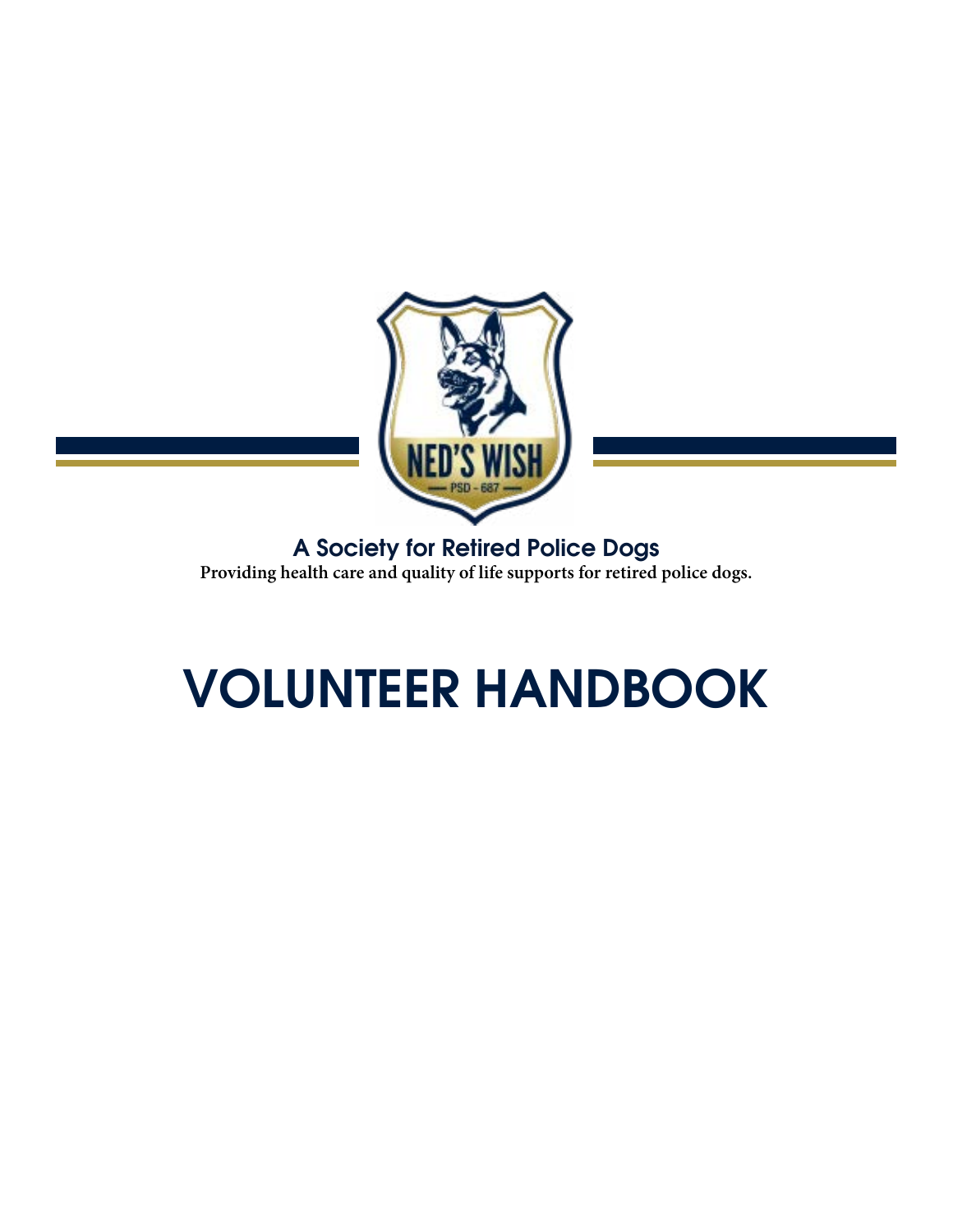

## VOLUNTEER HANDBOOK

### **WELCOME**

Welcome to the Ned's Wish team and thank you for your decision to volunteer with us. Volunteers are vital to the important work of Ned's Wish. You will have an opportunity to help us make a big difference in the lives of retired police dogs and their families.

## MISSION

We are dedicated to improving the quality of life of retired police dogs. We create financial support to aid in the cost of healthcare, and we provide education on the importance of caring for police dog retirees.

### **VISION**

#### **Our goal is to be a progressive, innovative society dedicated to improving wellness for retired police dogs throughout Canada. Our work will develop partnerships:**

- with families who have adopted retired police dogs;
- to support law enforcement agencies with the care of retired police dogs;
- with veterinarians, veterinary health care providers and veterinary health insurers to ensure retired dogs receive the best care possible;
- with people who have an interest in the quality of life of retired police dogs.

## ROLES AND RESPONSIBILITIES

#### **As a volunteer with the Ned's Wish you can expect the following:**

- To be valued and respected as part of the team.
- To receive guidance and training for your specific role.
- To receive a volunteer assignment that engages your skills, interests and experience.
- To receive ongoing guidance, feedback, encouragement and recognition from Ned's Wish.
- To have the opportunity to develop skills and be assigned to roles that offer new challenges.

#### **Your volunteer responsibility to Ned's Wish:**

- Approach your volunteer role with enthusiasm, honesty and an open mind.
- Ask questions to ensure that you understand a role/task before accepting.
- Carry out your tasks efficiently and effectively and ask for help when needed.
- Respect confidentiality.
- Provide positive or constructive feedback to Ned's Wish Volunteer Coordinator to suggest improvements or changes for your role.
- Notify Ned's Wish as soon as possible if you are unable to fulfill a volunteer commitment.

#### KEY POLICIES

#### **As a volunteer, there are a number of very important policies that relate to your role:**

- Code of Conduct
- Alcohol/Substance Use
- Media Enquiries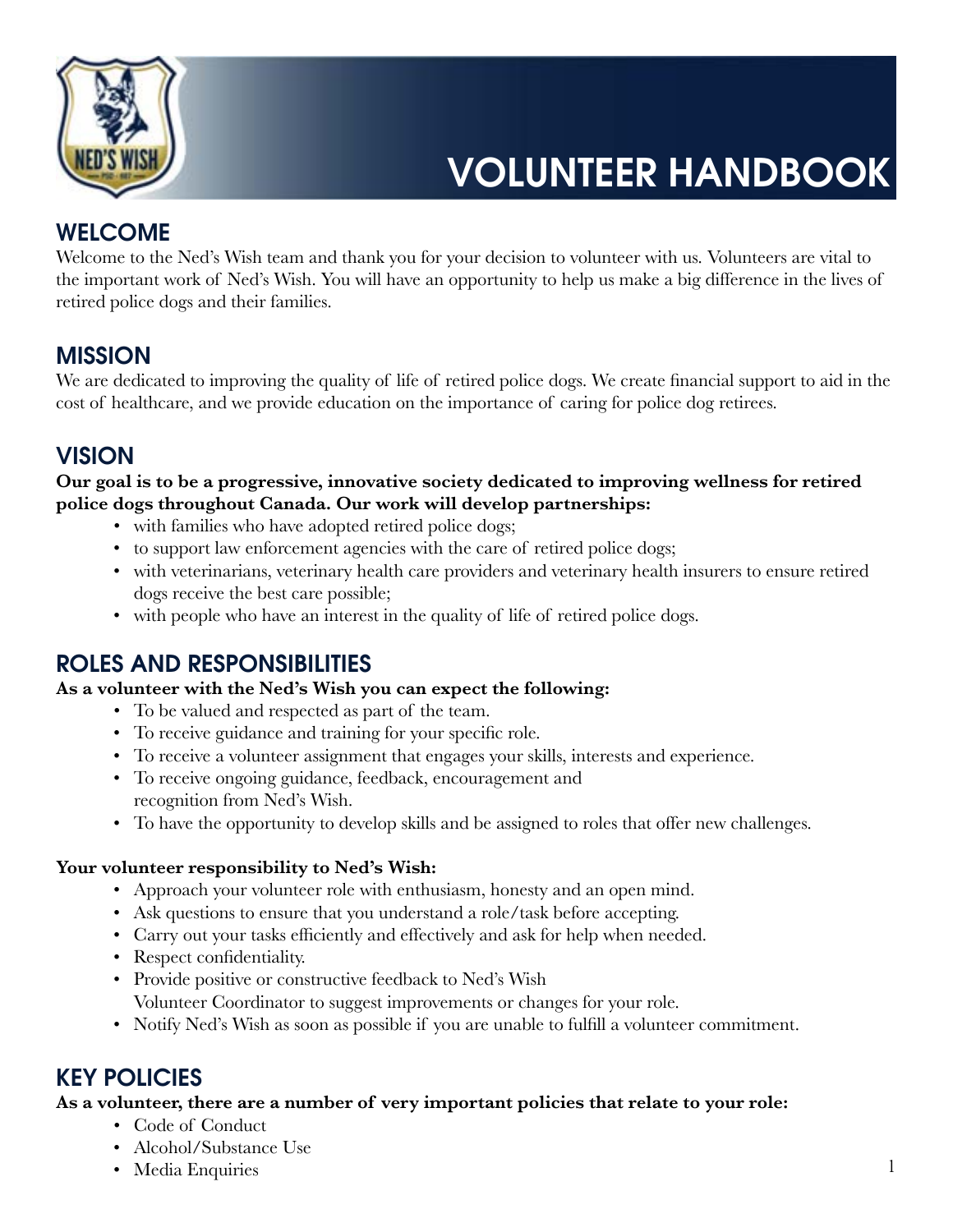

VOLUNTEER HANDBOOK

## CODE OF CONDUCT

#### **As a volunteer, I shall represent and ensure the organization achieves it mission and goals. As a volunteer I agree to:**

- Act with honesty and integrity;
- Keep confidential information confidential;
- Always act for the good of the organization and represent the interests of all people served by the organization;
- Represent this organization in a positive and supportive manner at all times.

## ALCOHOL/SUBSTANCE USE

All volunteers are expected to be fit for duty when reporting to work and remain fit for the duration of the day. This implies that volunteers must not be impaired by alcohol, cannabis, illegal drugs, or prescription drugs. If a volunteer is required to take prescription drugs, these drugs should not inhibit their ability to proficiently perform their job functions.

## MEDIA ENQUIRIES

#### **All press and media including but not limited to:**

- Local and national print publications;
- TV and radio stations:
- Online news services;
- Freelance journalists, including news bloggers should immediately be referred to the designated media liaison of Ned's Wish.

## CONNECT WITH US!

Follow us on Twitter and Like us on Facebook! Learn about volunteer opportunities and get updates on special events and projects. Our Ned's Wish Volunteer Resources Facebook page is a great way to learn about the exciting things that are happening and to connect with other volunteers.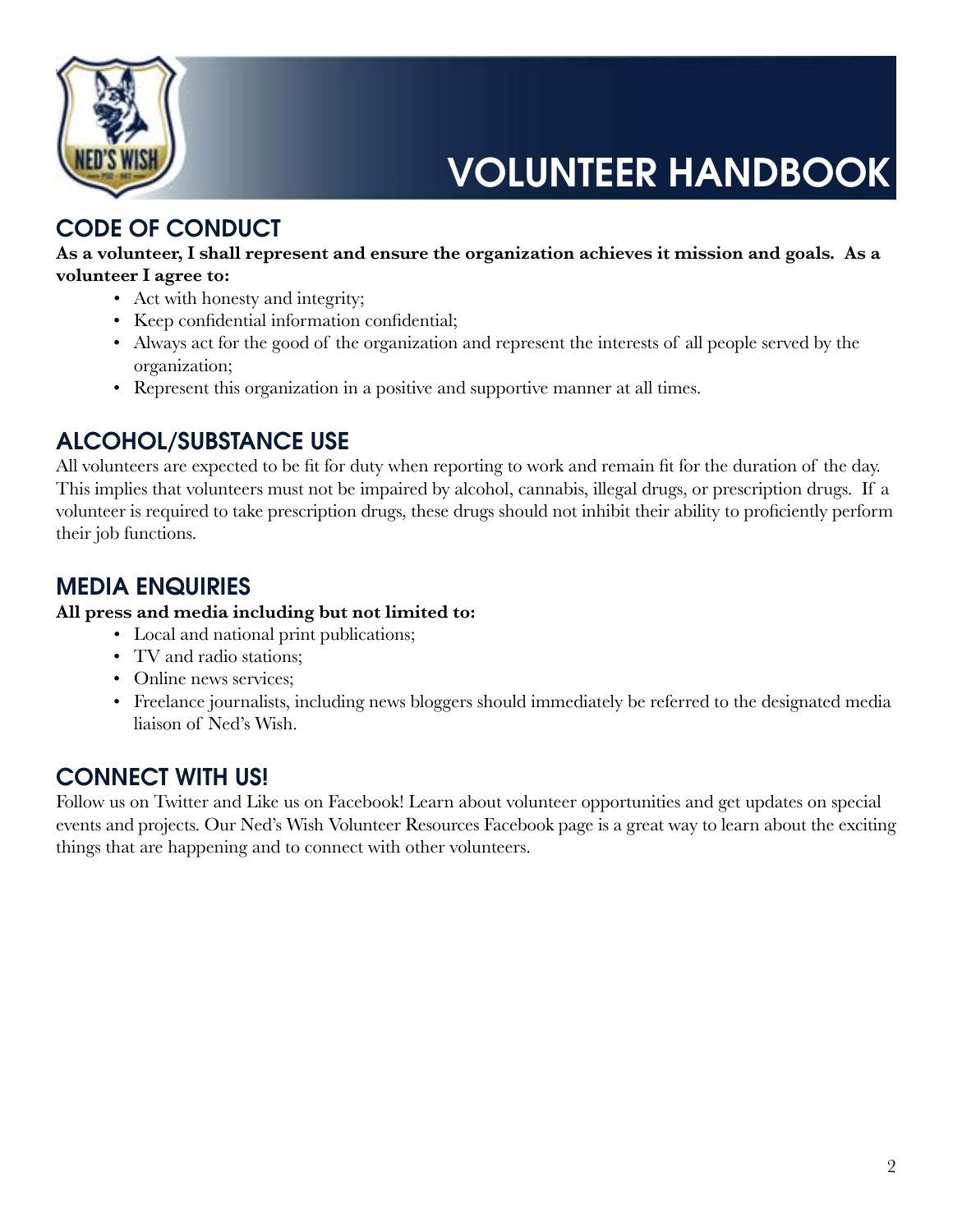

## VOLUNTEER ACKNOWLEDGMENT

**Volunteer Name:** \_\_\_\_\_\_\_\_\_\_\_\_\_\_\_\_\_\_\_\_\_\_\_\_\_\_\_\_\_\_\_\_\_\_\_\_ (Please Print)

I acknowledge that I have carefully read the Volunteer Handbook and Volunteer Policies of Ned's Wish.

I accept my responsibility and accountability for adhering to those policies concerning my conduct while volunteering with the Society. I am also aware that violations of these policies can lead to disciplinary action up to and including termination of my volunteer role. I understand and agree that the Society has the right to amend the policies and procedures set out in the Handbook from time to time, in its sole discretion, without notice or compensation to me. I agree to promptly review any changes to the Handbook, which are brought to my attention by the Society.

**Date:** \_\_\_\_\_\_\_\_\_\_\_\_\_\_\_\_\_\_\_\_\_\_\_\_\_\_\_\_\_\_\_\_\_\_\_\_

Signature: